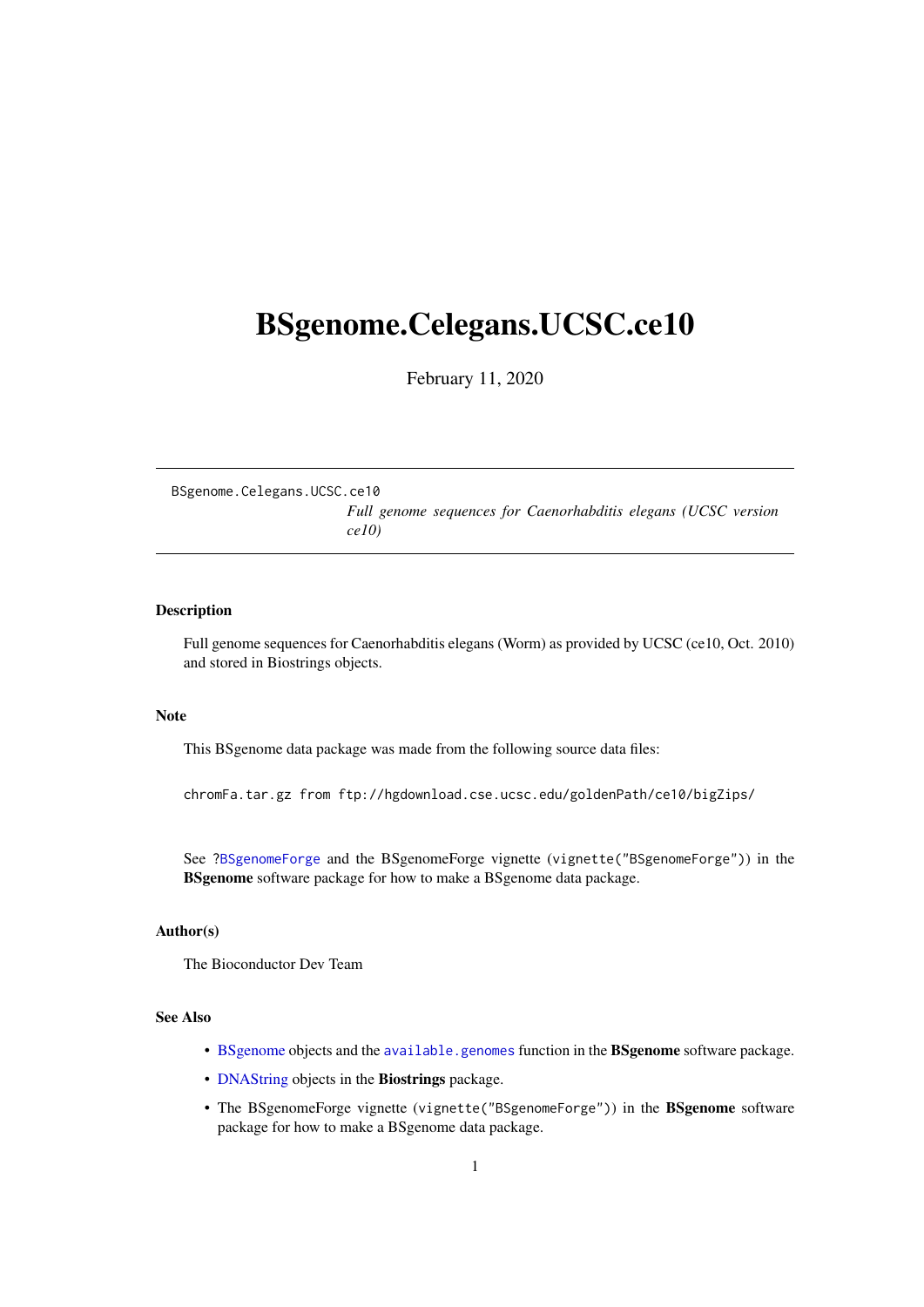#### Examples

```
BSgenome.Celegans.UCSC.ce10
genome <- BSgenome.Celegans.UCSC.ce10
seqlengths(genome)
genome$chrI # same as genome[["chrI"]]
## ---------------------------------------------------------------------## Upstream sequences
## ---------------------------------------------------------------------
## Starting with BioC 3.0, the upstream1000, upstream2000, and
## upstream5000 sequences for ce10 are not included in the BSgenome data
## package anymore. However they can easily be extracted from the full
## genome sequences with something like:
library(GenomicFeatures)
txdb <- makeTranscriptDbFromUCSC("ce10", "refGene")
gn <- sort(genes(txdb))
up1000 <- flank(gn, width=1000)
up1000seqs <- getSeq(genome, up1000)
## IMPORTANT: Make sure you use a TxDb package (or TranscriptDb object),
## that contains a gene model based on the exact same reference genome
## as the BSgenome object you pass to getSeq(). Note that you can make
## your own custom TranscriptDb object from various annotation resources.
## See the makeTranscriptDbFromUCSC(), makeTranscriptDbFromBiomart(),
## and makeTranscriptDbFromGFF() functions in the GenomicFeatures
## package.
## ---------------------------------------------------------------------
## Genome-wide motif searching
## ---------------------------------------------------------------------
## See the GenomeSearching vignette in the BSgenome software
## package for some examples of genome-wide motif searching using
## Biostrings and the BSgenome data packages:
if (interactive())
    vignette("GenomeSearching", package="BSgenome")
```